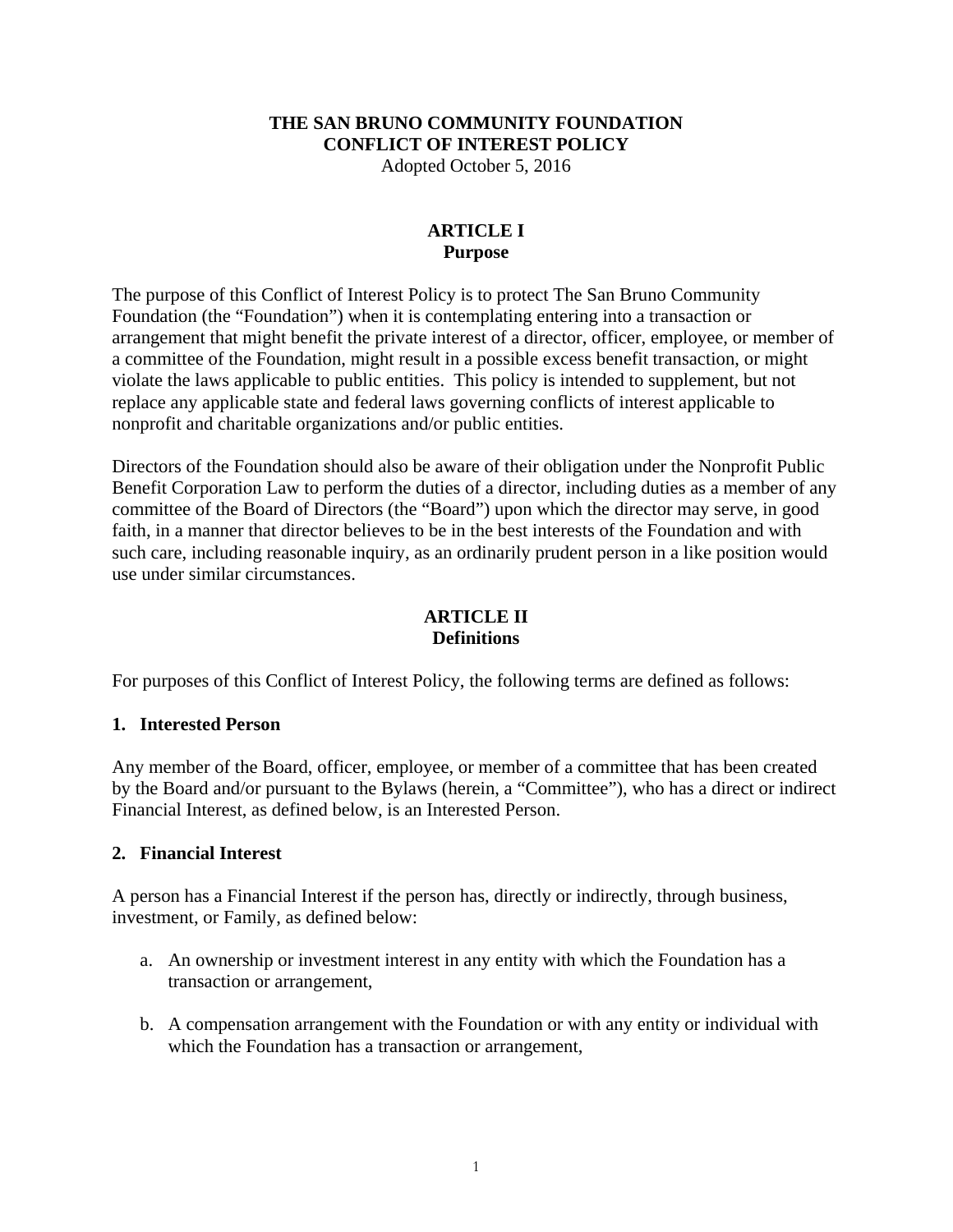- c. A potential ownership or investment interest in, or compensation arrangement with, any entity or individual with which the Foundation is negotiating a transaction or arrangement, or
- d. Any other material financial interest or economic benefit that would be subject to applicable laws regarding (i) self-dealing under the California Nonprofit Public Benefit Corporation Law, (ii) excess benefit transactions under Internal Revenue Code Section 4958, or (iii) conflicts of interest as defined by state and federal law applicable to public entities.

Compensation includes direct and indirect remuneration as well as gifts or favors that are not insubstantial.

A Financial Interest is not necessarily a conflict of interest. Under Article IV, Section 2(b), a person who has a Financial Interest may have a conflict of interest only if the appropriate Board or Committee decides that a conflict of interest exists.

However, a director, officer, employee, or member of a Committee may also have a conflict, potential conflict, or an arrangement that could be perceived as a conflict that is not a Financial Interest arising out of such individual's non-financial or personal relationships. Although such conflicts or potential conflicts may not necessarily be governed by this Conflict of Interest Policy, in many instances, it may be appropriate for the individual to recuse herself or himself from participating in or influencing any Foundation decision connected to or that could impact those interests.

# **3. Family**

The term Family includes a person's spouse (including a registered domestic partner recognized by state law), ancestors (*e.g.*, parents, grandparents), children (whether natural or adopted), grandchildren, great-grandchildren, brothers and sisters (whether by the whole or half-blood), and the spouses (including the registered domestic partners recognized by state law) of such person's children, grandchildren, great-grandchildren, brothers, and sisters.

### **ARTICLE III State and Federal Laws Applicable to Public Entities**

As a quasi-public entity, the Foundation is subject to a number of state and federal laws that apply to public entities (collectively referred to herein as the "Public Entity Laws"). The Public Entity Laws applicable to the Foundation include, but are not necessarily limited to, the provisions beginning with California Government Code Section 1090 and the provisions beginning with California Government Code Section 87100, and related regulations.

The following descriptions are intended to provide general information regarding and examples of some of the Public Entity Laws applicable to the Foundation, but are not intended to be and do not represent a comprehensive list of all such applicable Public Entity Laws. Accordingly, any Interested Person who has an actual or possible Financial Interest that may violate the Public Entity Laws shall follow the procedures outlined in Article IV below.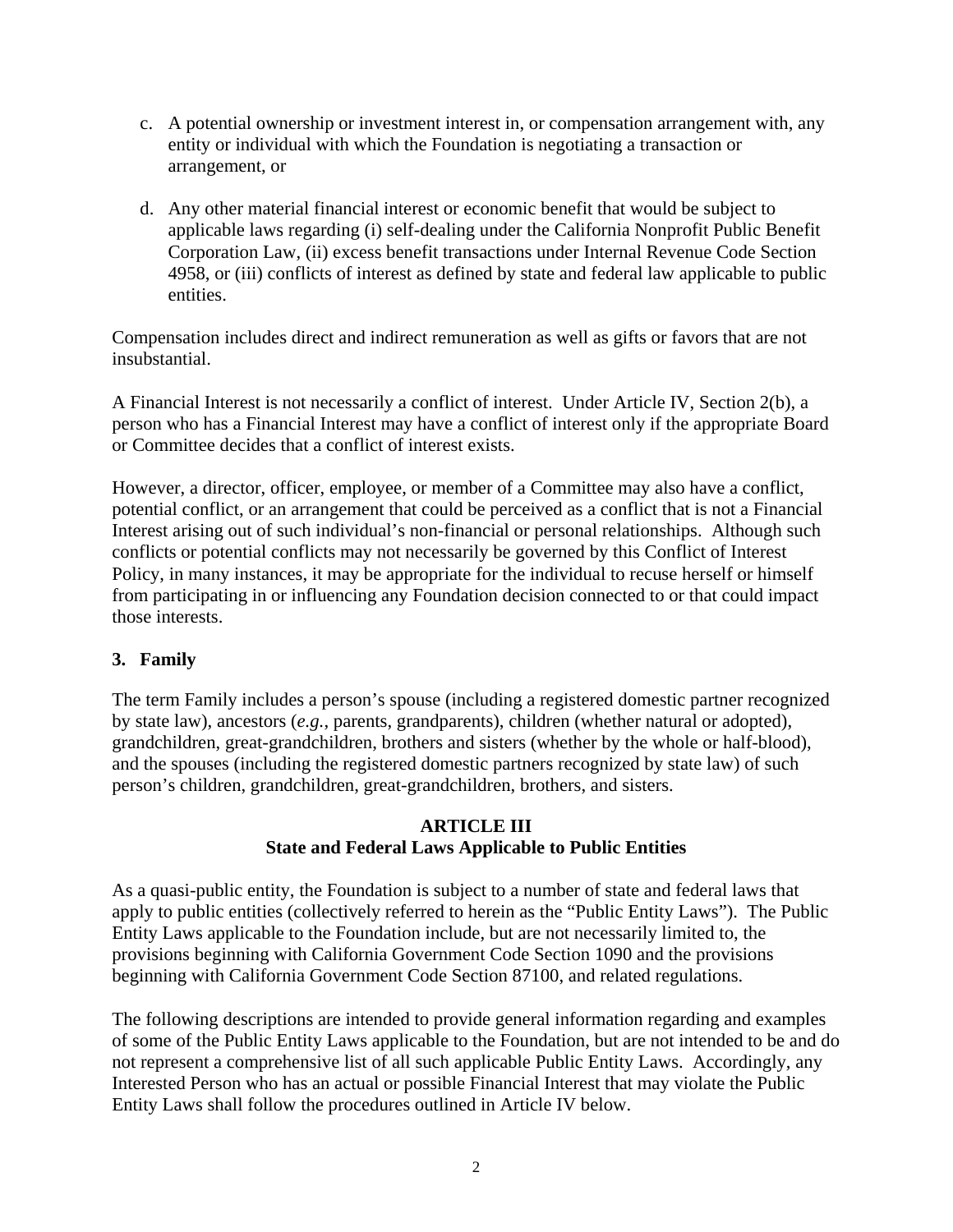- a. Government Code Section 1090 *et seq.* prohibits the Foundation from entering into contracts in which directors or covered employees have a Financial Interest. It also prohibits those individuals from influencing or participating in the making of a contract in their official capacity in which they have a Financial Interest. Certain types of contracts (such as payment of salary and reimbursements) are exempt from this provision, as are certain specified non-interests and remote interests enumerated in Government Code Sections 1091 and 1091.5.
- b. Government Code Section 87100 *et seq.* prohibits Foundation directors and covered employees from influencing or participating in governmental decisions in which they have a material Financial Interest. The law requires disclosure of certain financial interests and disqualification from influencing or participating in decisions that could affect those financial interests.

### **ARTICLE IV Procedures**

### **1. Duty to Disclose**

Where any Interested Person has a Financial Interest or other possible conflict of interest, the Interested Person must first disclose the existence of the Financial Interest and all material facts to the Foundation's Executive Director; provided, however, that if the Executive Director is the Interested Person, the Executive Director will disclose the existence of the Financial Interest and all material facts to the Foundation's President. The Interested Person shall make such disclosure in a timely manner upon learning of the Financial Interest associated with any transaction or arrangement, whether existing or proposed.

#### **2. Determination of Applicable Law**

Upon such disclosure, and after obtaining appropriate legal counsel as necessary, the Executive Director or President, as appropriate, or the Foundation's attorney, shall inform the Interested Person as to whether the Financial Interest or other possible conflict of interest could cause the contemplated or existing transaction or arrangement to violate the Public Entity Laws.

#### **a. Procedures under Public Entity Laws**

If the Financial Interest or other possible conflict of interest could cause the contemplated or existing transaction or arrangement to violate the Public Entity Laws, the Executive Director or President, as appropriate, or the Foundation's attorney, shall inform the Interested Person as to whether recusal from participation in the decision would allow the Foundation to proceed with the transaction or arrangement. If the Foundation cannot enter into or continue with the transaction or arrangement under the Public Entity Laws, it shall not do so and the following procedures set forth below in this Article IV need not be followed.

### **b. Procedures under Nonprofit and Exempt Entity Laws**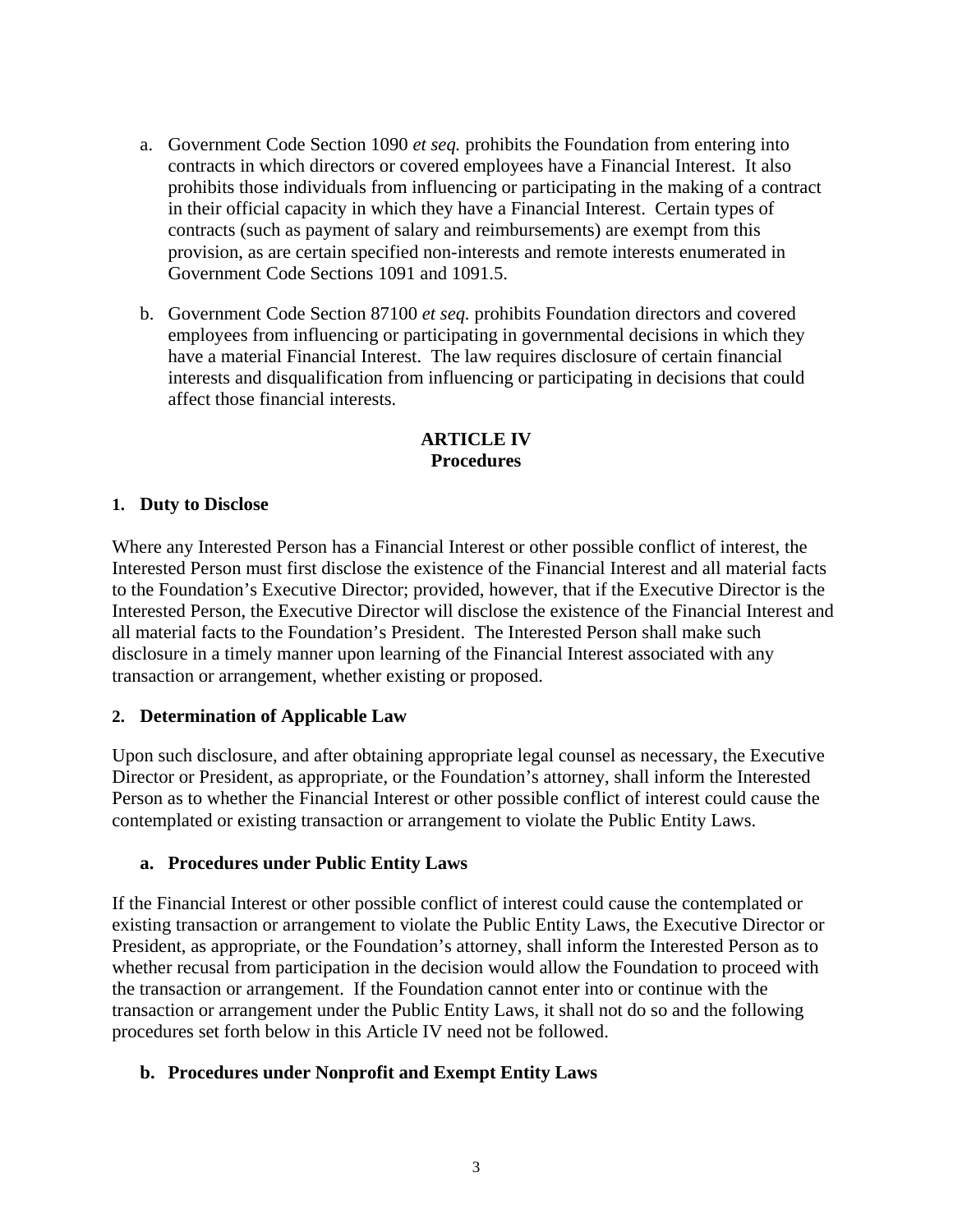If the Financial Interest or other possible conflict of interest would not cause the contemplated or existing transaction or arrangement to violate the Public Entity Laws, the following procedures shall be followed to determine whether the contemplated or existing transaction or arrangement would benefit the private interest of a director, officer, employee, or member of a Committee of the Foundation; would violate the self-dealing rules specified in the California Nonprofit Public Benefit Corporation Law; or might result in a possible excess benefit transaction.

# **i. Duty to Disclose to Board**

In connection with any Financial Interest or other possible conflict of interest, and after a determination is made that a transaction or arrangement will not pose a conflict or be prohibited under the Public Entity Laws, as described above, an Interested Person must disclose the existence of the Financial Interest and be given the opportunity to disclose all material facts to the directors and members of Committees considering the proposed transaction or arrangement. The Interested Person shall make such disclosure in a timely manner upon learning of the Financial Interest associated with any transaction or arrangement, whether existing or proposed.

# **ii. Determining Whether a Conflict of Interest Exists**

After disclosure of the Financial Interest and all material facts, and after any discussion with the Interested Person, the Interested Person shall leave the Board or Committee meeting while the determination of a conflict of interest is discussed and voted upon. The remaining Board or Committee members shall decide if a conflict of interest exists.

### **iii. Procedures for Addressing the Conflict of Interest**

The Board or Committee shall follow the following procedures in order to determine whether to enter into a transaction or arrangement involving a possible conflict of interest and, if the Foundation does enter into such transaction or arrangement, to ensure that the terms of the transaction or arrangement are fair and reasonable as to the Foundation.

- a) An Interested Person may make a presentation at the Board or Committee meeting, but after the presentation, the Interested Person shall leave the meeting during the discussion of, and the vote on, the transaction or arrangement involving the possible conflict of interest.
- b) The chair of the Board or Committee shall, if appropriate, appoint a disinterested person or Committee to investigate alternatives to the proposed transaction or arrangement.
- c) The Board or Committee shall exercise reasonable due diligence in gathering sufficient information about the proposed transaction or arrangement, the Interested Person's conflict of interest, and possible alternatives (*e.g.*, comparability data) to be able to determine the fairness and reasonableness of the transaction or arrangement.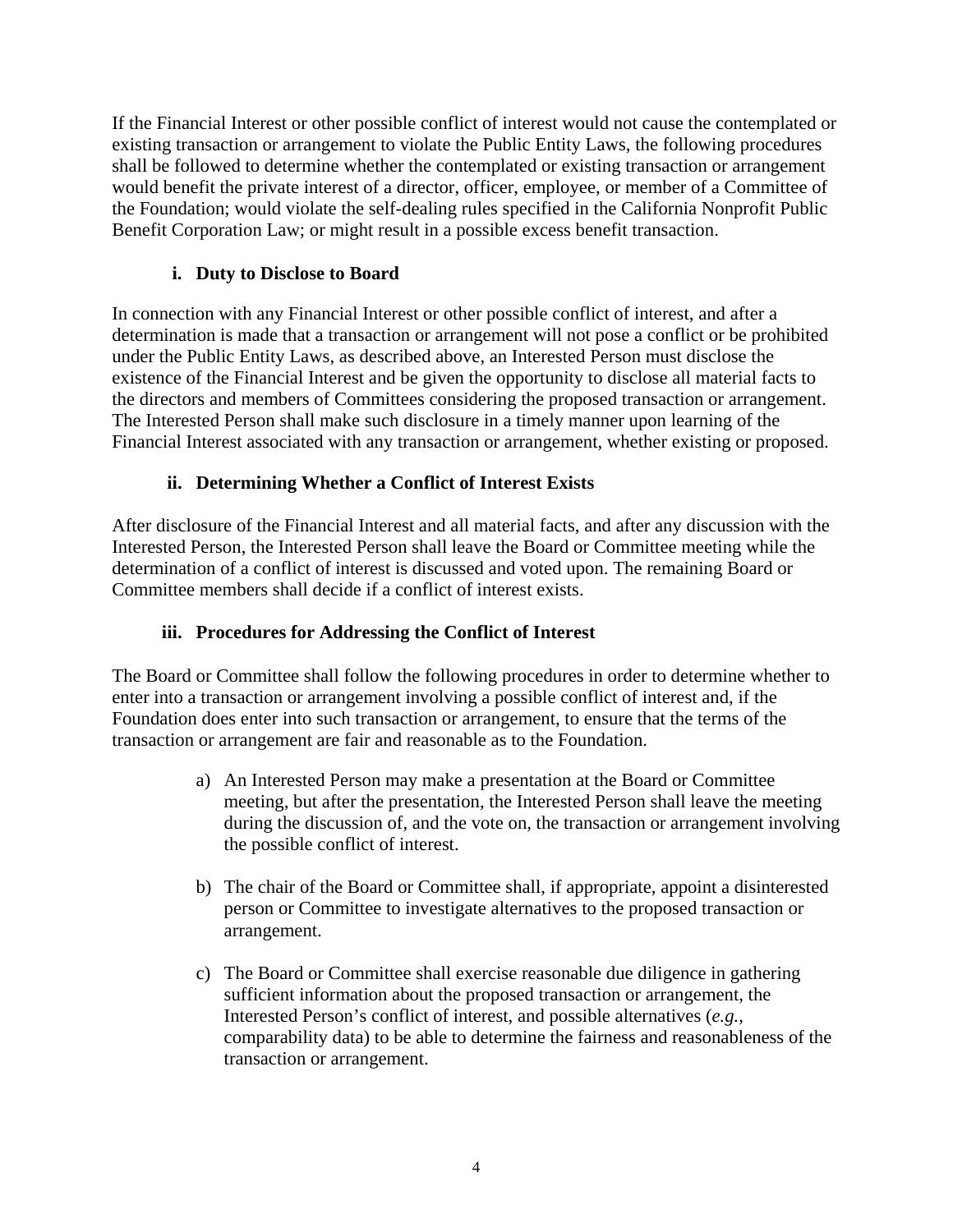- d) After exercising due diligence, the Board or Committee shall determine whether the Foundation can obtain with reasonable efforts a more advantageous transaction or arrangement from a person or entity that would not give rise to a conflict of interest.
- e) If a more advantageous transaction or arrangement is not reasonably possible under circumstances not producing a conflict of interest, the Board or Committee shall determine by a vote of a majority of the directors then in office without counting the vote of the interested director or directors whether the transaction or arrangement is in the Foundation's best interest, for its own benefit, and whether it will be fair and reasonable as to the Foundation at the time the Foundation is to enter into the transaction or arrangement. In conformity with the above determination, the Board shall make its decision as to whether to enter into the transaction or arrangement.
- f) If it is not reasonably practicable to obtain approval of the Board consistent with the standards set forth in subsections d and e (the "Standards") prior to entering into the transaction or arrangement, a Committee shall make the determination of whether to enter into such transaction or arrangement in a manner consistent with the Standards; and the Board shall consider in good faith whether (i) it was not reasonably practicable to obtain approval of the Board prior to entering into the transaction or arrangement, and (ii) the Committee approved the transaction or arrangement in a manner consistent with the Standards. If the Board determines that the conditions of (i) and (ii) were met, it may by a vote of the majority of the directors then in office without counting the vote of the interested director or directors ratify the transaction or arrangement.

### **iv. Violations**

If the Board or Committee has reasonable cause to believe that one of its members has failed to disclose an actual or possible conflict of interest, it shall inform the member of the basis for such belief and afford the member an opportunity to explain the alleged failure to disclose.

### **v. Records of Proceedings**

The minutes of meetings of the Board and all Committees at which a transaction or arrangement involving a Financial Interest or other possible conflict of interest was disclosed, discussed, or voted on shall contain:

> a) The names of the persons who disclosed or otherwise were found to have a Financial Interest in connection with an actual or possible conflict of interest, the nature of the Financial Interest or other actual or possible conflict of interest, any action taken to determine whether a conflict of interest was present, and the Board's or Committee's decision as to whether a conflict of interest in fact existed; and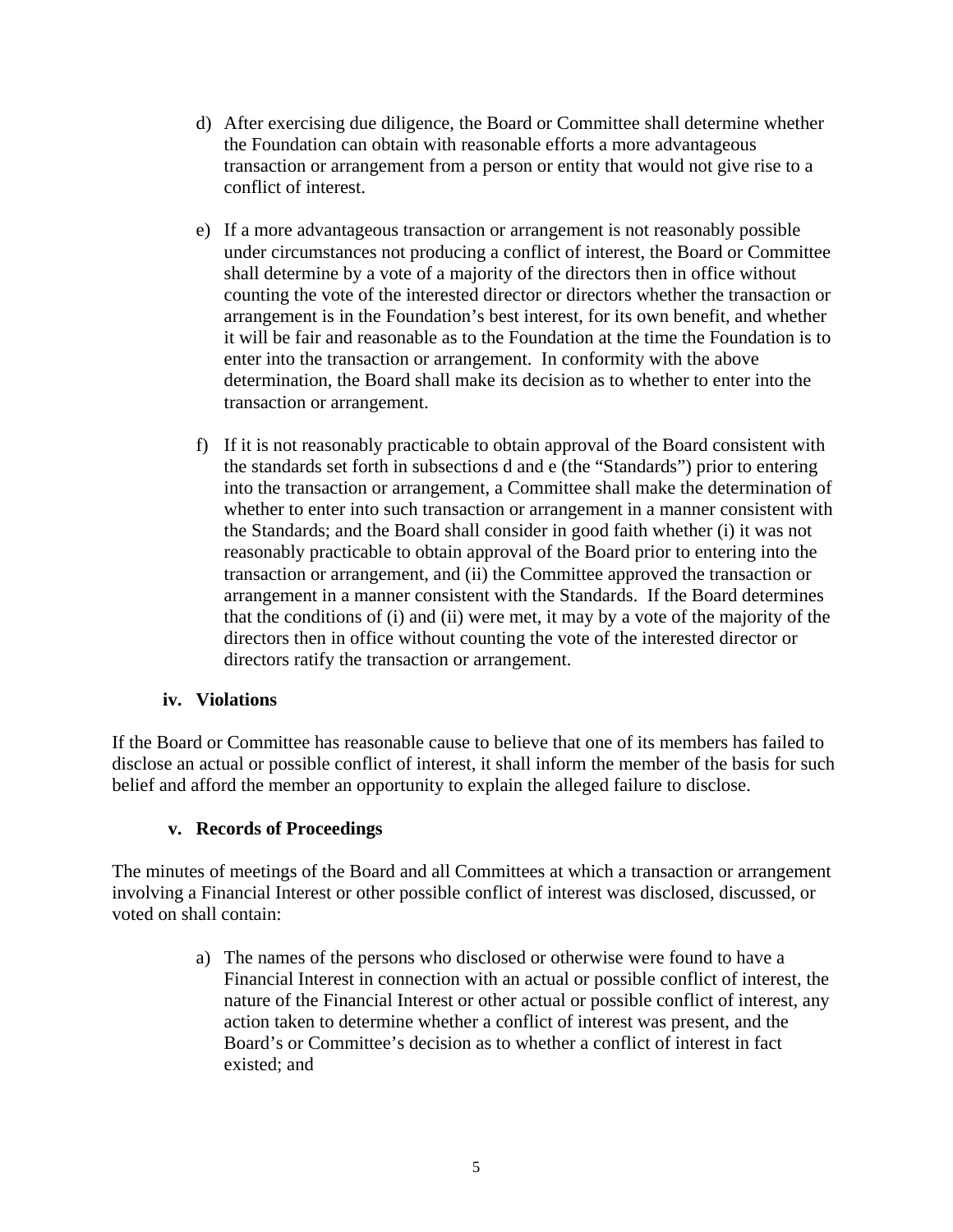b) The names of the persons who were present for discussions and votes relating to the transaction or arrangement, the extent to which Interested Persons were excluded from the deliberations and the reason for any recusal, the content of the discussion (including any alternatives to the proposed transaction or arrangement and comparability data or other information reviewed in connection with the discussion), and a record of any votes taken in connection with the proceedings.

The minutes of any such meeting must be prepared by the later of (i) the next Board or Committee meeting or (ii) 60 days after the final action of the Board or Committee with respect to the transaction or arrangement.

### **vi. Compensation**

- a) A voting member of the Board or any Committee who receives compensation, directly or indirectly, from the Foundation for services provided other than as a Director is precluded from voting on matters pertaining to that member's compensation.
- b) No voting member of the Board or any Committee who receives compensation, directly or indirectly, from the Foundation, either individually or collectively, is prohibited from providing information to the Board or any Committee regarding compensation.

### **ARTICLE V Annual Statements**

Each director, officer, employee, and member of a Committee of the Foundation shall annually sign a statement which:

- a. Affirms that the person has received a copy of this Conflict of Interest Policy, has read and understood this Policy, and has agreed to comply with this Policy;
- b. Affirms that the person understand that the Foundation is a tax-exempt entity and, in order to maintain its federal tax-exempt status, must engage primarily in activities which accomplish one or more of its tax-exempt purposes; and
- c. Discloses that person's interests that could reasonable give rise to conflicts of interest with respect to the Foundation, including, but not limited to, all known affiliations with any organization with which the Foundation may have a financial relationship and any persons with whom such person has a close relationship who are affiliated with any organization with which the Foundation may have a financial relationship.

All such statements by directors, officers, Committee members, and employees shall be filed with the minutes of the Board or Committee.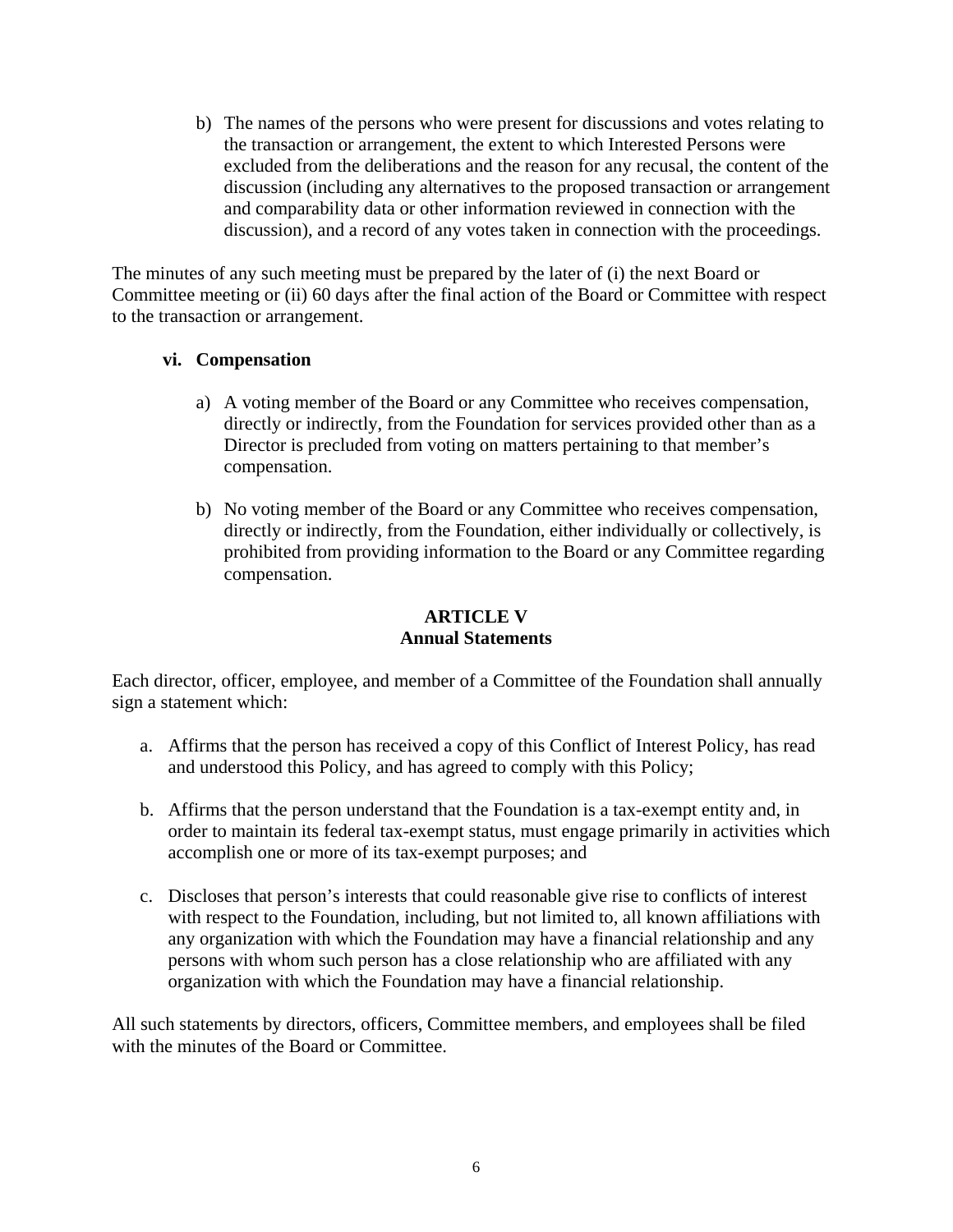### **ARTICLE VI Periodic Reviews**

To ensure the Foundation operates in a manner consistent with its exempt purposes and does not engage in activities that could jeopardize its tax-exempt status, periodic reviews shall be conducted. The periodic reviews shall, at a minimum, include the following subjects:

- a. Whether compensation arrangements and benefits are reasonable, based on competent survey information, and the result of arm's length bargaining.
- b. Whether partnerships, joint ventures, and arrangements with management organizations conform to the Foundation's written policies, are properly recorded, reflect reasonable investment or payments for goods and services, further exempt purposes and do not result in inurement, impermissible private benefit, or in an excess benefit transaction.

### **ARTICLE VII Use of Outside Experts**

When conducting the periodic reviews as provided for in Article VI, the Foundation may, but need not, use outside advisors. If outside experts are used, their use shall not relieve the Board of its responsibility for ensuring periodic reviews are conducted, except where otherwise provided by a court of competent jurisdiction.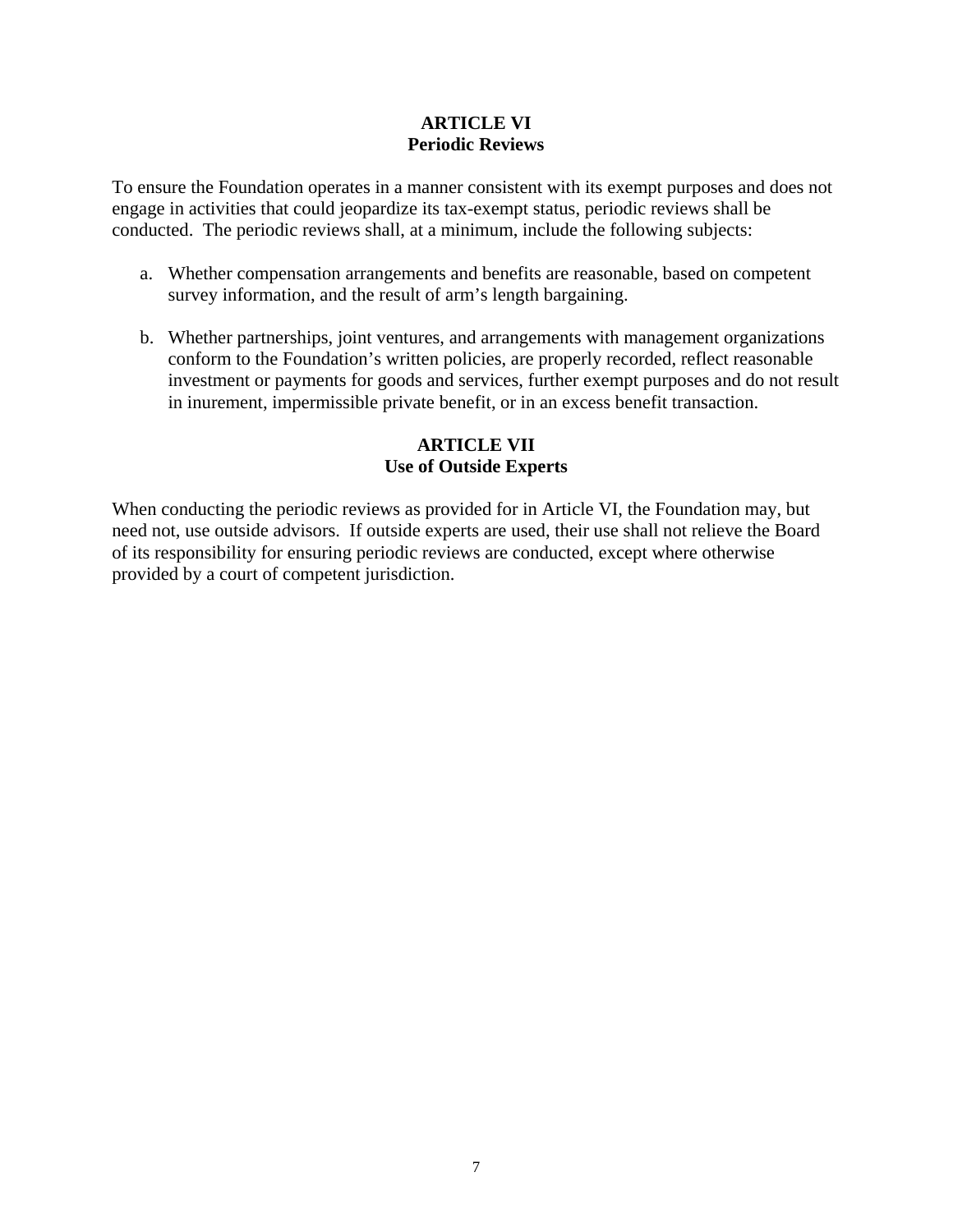#### **CERTIFICATE OF SECRETARY**

The undersigned hereby certifies that:

1. I am the duly elected and acting Secretary of The San Bruno Community Foundation, a California nonprofit public benefit corporation; and

2. The foregoing Conflict of Interest Policy consisting of [7] pages constitutes the Conflict of Interest Policy of such corporation as duly adopted by the Board of Directors on October 5, 2016, and has not been amended or modified since such date.

IN WITNESS WHEREOF, I have executed this Certificate as of this October 5, 2016.

Emily Roberts, Secretary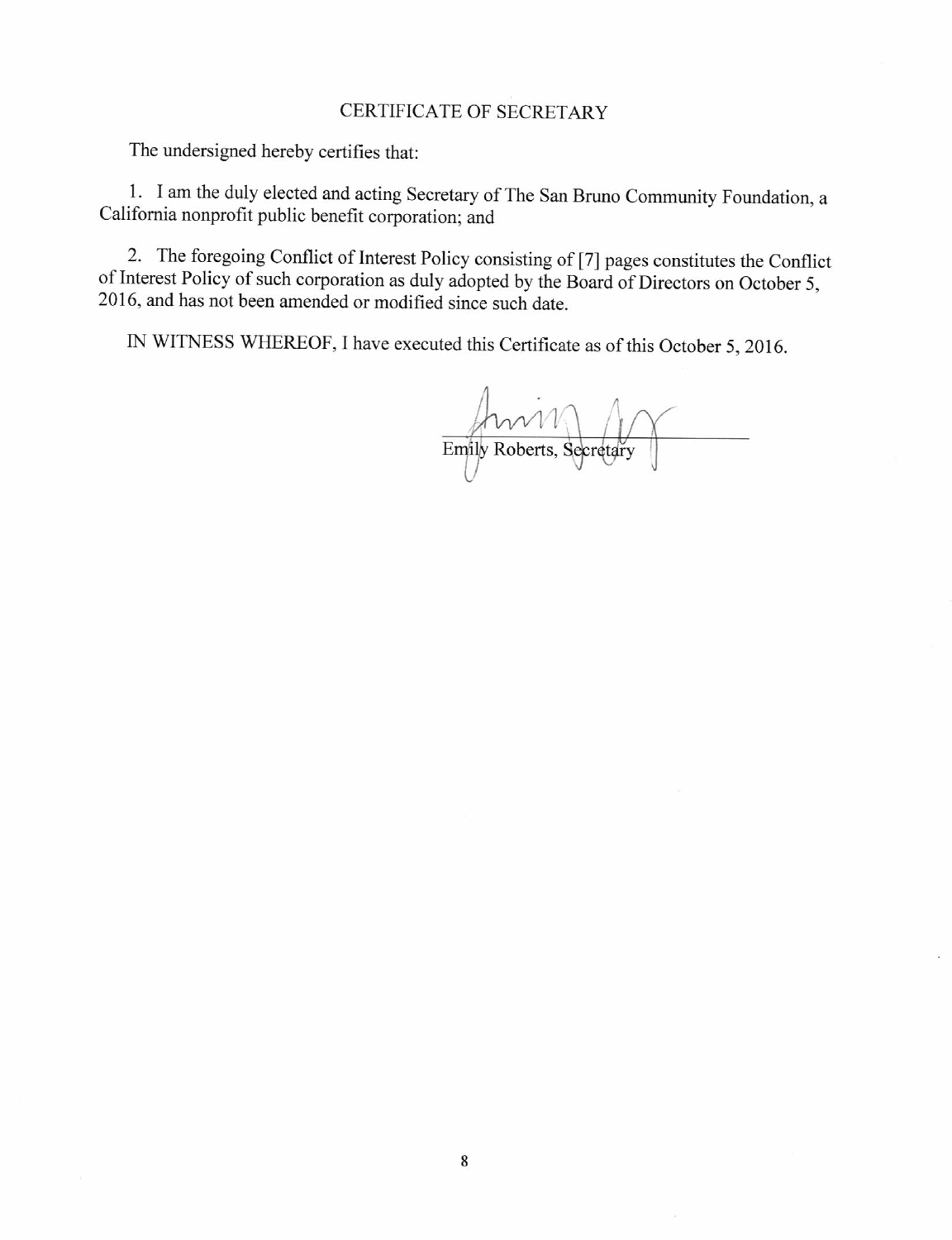#### **CONFLICT OF INTEREST POLICY ANNUAL AFFIRMATION AND DISCLOSURE STATEMENT**

The Conflict of Interest Policy of The San Bruno Community Foundation (the "Foundation") requires an annual affirmation from each director, officer, employee, and member of any Committee of the Foundation: (a) has received a copy of the Conflict of Interest Policy, (b) has read and understands the Policy, (c) has agreed to comply with the Policy, (d) understands the Foundation is tax-exempt and in order to maintain its federal tax-exempt status, it must engage primarily in activities which accomplish one or more of its tax-exempt purposes, and (e) has submitted a completed California Fair Political Practices Commission Form 700 to the San Bruno City Clerk's Office as required.

Also, the Conflict of Interest Policy requires each such person annually to disclose (a) all known affiliations with any organization with which the Foundation may have a financial relationship, and (b) any known persons with whom such person has a close relationship (such as immediate family members) who are affiliated with any organization with which the Foundation may have a financial relationship.

In addition, Form 990, the annual information return that the Foundation must file with the Internal Revenue Service and disclose to the public, requires the Foundation to disclose certain information related to each officer, director, and key employee. In order to make such disclosures, each officer, director, and key employee shall annually complete this Statement and timely update the Executive Director of any changes during the current year.

By signing this Statement, you indicate your affirmation of each of the matters described in the first paragraph above.

In addition, please disclose below any affiliations known to you described in the second paragraph above.

|                     | Business/Organization | Nature of Relationship | Dates of Relationship |
|---------------------|-----------------------|------------------------|-----------------------|
|                     |                       |                        |                       |
|                     |                       |                        |                       |
| $\overline{2}$<br>3 |                       |                        |                       |
| $\overline{4}$ .    |                       |                        |                       |
| 5                   |                       |                        |                       |
| 6.                  |                       |                        |                       |

Please use another piece of paper if your answer requires more space.